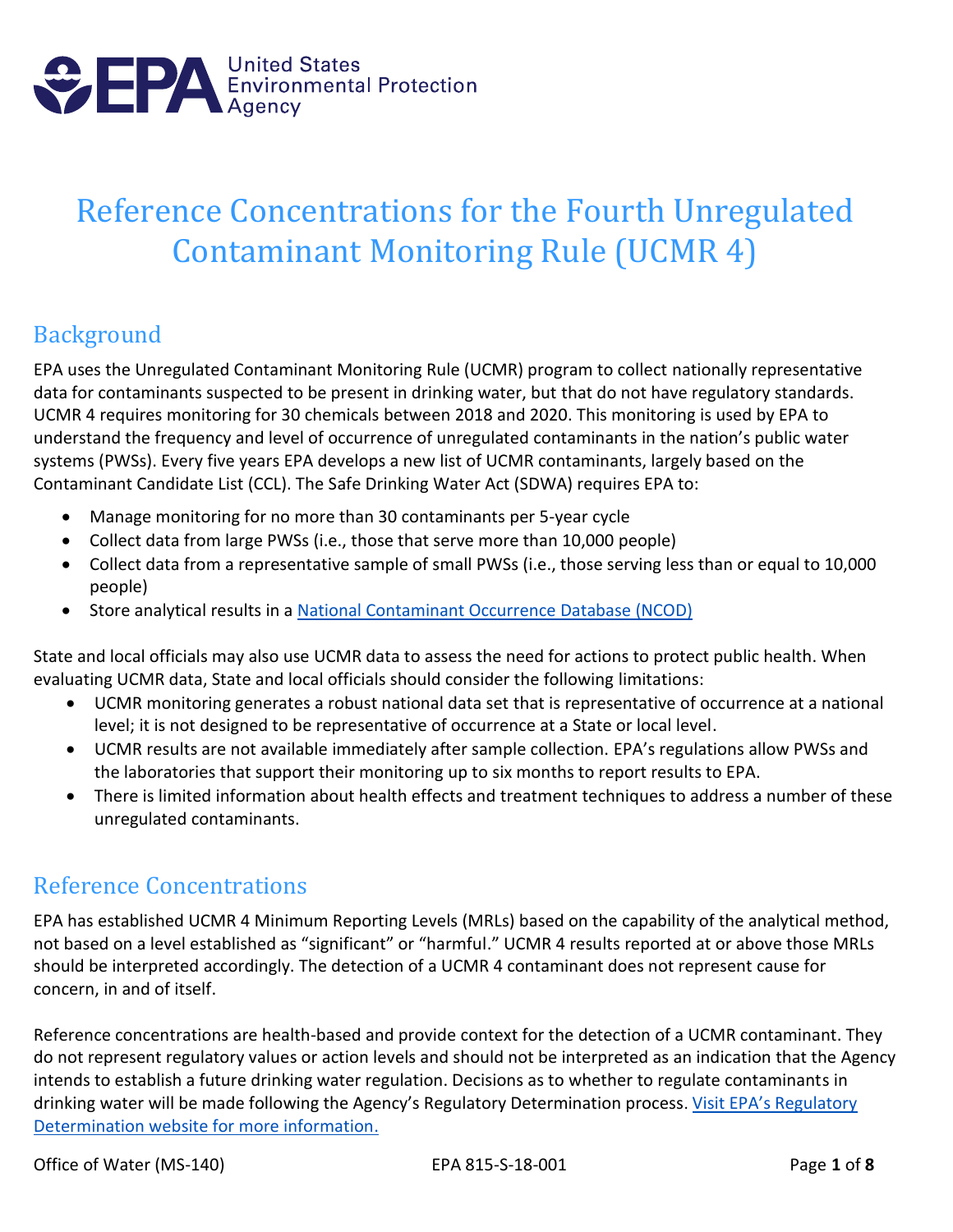Community water systems must inform their consumers of UCMR monitoring results (including the average and range of detections). See 40 CFR 141.153(d)(7) for Consumer Confidence Report (CCR) regulatory requirements and Section IV of EPA's guidance, *"[Preparing Your Drinking Water Consumer Confidence Report](https://nepis.epa.gov/exe/ZyPDF.cgi/P10072FC.PDF?Dockey=P10072FC.pdf)"* for details on the contents of the report.

Non-transient, non-community water systems required to monitor for UCMR must inform their consumers of the availability of monitoring results. See 40 CFR 141.207 for Tier 3 Public Notice (PN) regulatory requirements and EPA's web page for [PN guidance.](https://www.epa.gov/dwreginfo/public-notification-rule)

Some UCMR 4 contaminants have reference concentrations associated with short-term exposure. Therefore, large PWSs may want to request results for these contaminants early (i.e., before their laboratory posts the results to the UCMR web-based reporting system) so that these PWSs can inform their consumers in a timely manner. EPA manages the laboratory analysis for small PWSs and will work to communicate results in a timely manner.

States may establish requirements for drinking water contaminants not yet regulated by EPA, and those requirements may be based on State-established levels that differ from EPA's reference concentrations. PWSs are responsible for being aware of and complying with their State's requirements, if any.

# UCMR 4 Reference Concentrations Table

The table below provides MRL and reference concentration information for each contaminant monitored under UCMR 4. When developing the table, EPA followed these principles:

- (1) EPA based the reference concentrations on publicly-available health information found in the following EPA resources:
	- a. [2018 Edition of Drinking Water Standards and Health Advisories](https://www.epa.gov/sites/production/files/2018-03/documents/dwtable2018.pdf) Tables,
	- b. [CCL 4 Contaminant Information Sheets,](https://www.epa.gov/sites/production/files/2016-11/documents/815r16003.pdf) and
	- c. [Human Health Benchmarks](https://ofmpub.epa.gov/apex/pesticides/f?p=109:3::::::) for Pesticides (HHBPs).

The primary sources of the health information used to derive the reference concentrations in the resources referenced above are the products of peer reviewed assessments from EPA or other governmental agencies. The reference concentrations are subject to change as new health assessments are completed. They are not legally enforceable federal standards.

- (2) If health information was available from more than one of the EPA resources listed above, the most recent health information was used for the reference concentrations.
- (3) If both (chronic) cancer and non-cancer health endpoints were available from the most recent EPA source, the lower (more conservative) of the two concentrations was used except for oxyfluorfen, a "Group C" possible human carcinogen (per 1986 Cancer Guidelines). As noted in the Regulatory Determination protocol, regulatory decision making for Group C chemicals typically considers the non-cancer health value. Please review the "EPA References" in the table below for additional health effects information.
- (4) If non-cancer health effects were the basis for the reference concentration, and both chronic and shortterm exposure values were available from the most recent EPA source, the lower concentration (associated with the chronic exposure) was used. In those cases where the chronic and short-term exposure values were the same, both are noted in the table. Please review the "EPA References" in the table below for health effects information (e.g., additional short-term or chronic values).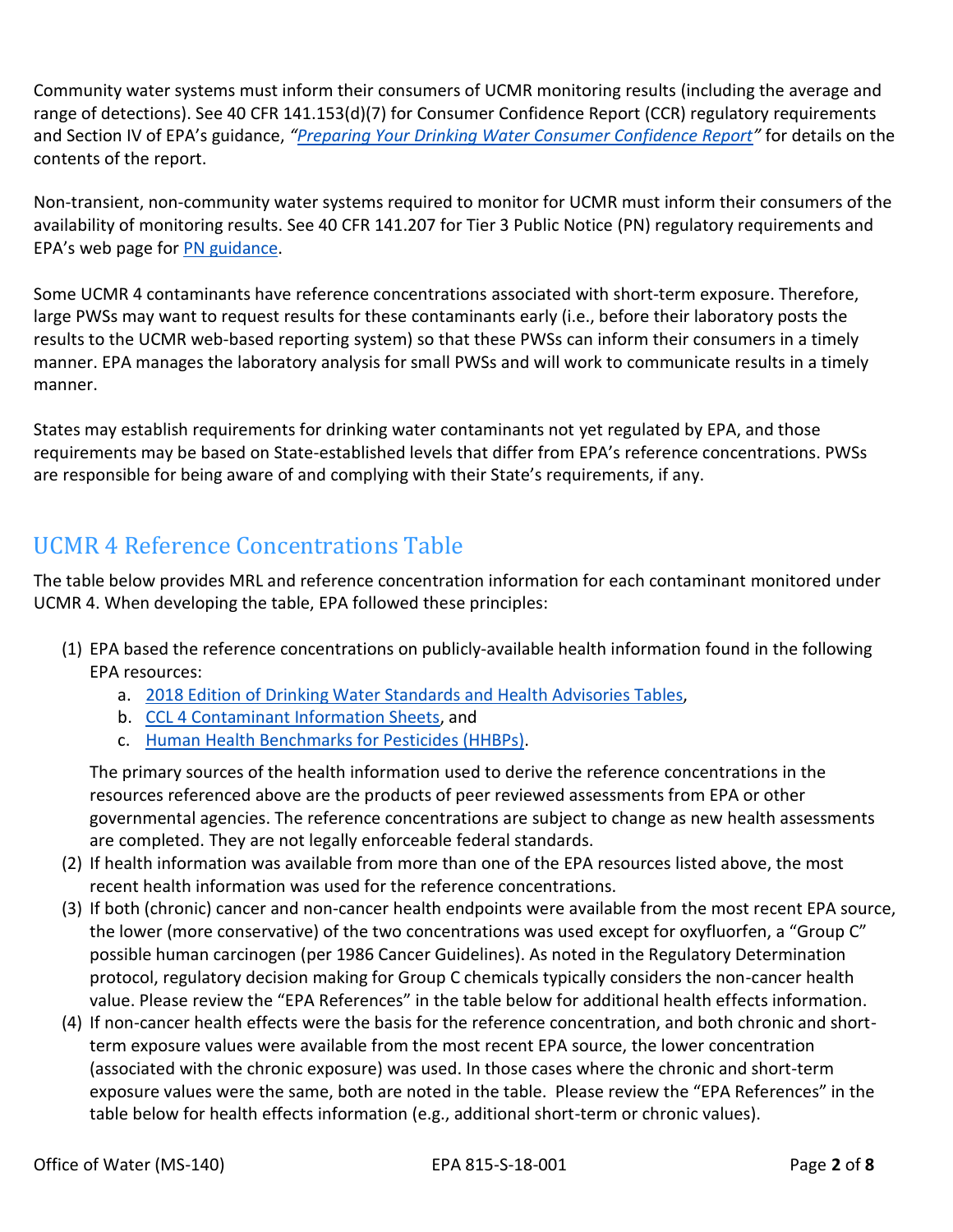- (5) For chemicals with reference concentrations based on a cancer endpoint, the table presents a range of concentrations associated with risks of  $10^{-6}$  (1 in 1,000,000) to  $10^{-4}$  (1 in 10,000) over a lifetime.
- (6) For chemicals with reference concentrations based on a non-cancer endpoint, the exposure duration (short-term, intermediate/long-term, chronic) associated with the toxic effect is shown.

EPA will periodically update the following table as new information becomes available. For more health effects information visit: [EPA's Drinking Water Contaminant Human Health Effects Information](https://www.epa.gov/dwstandardsregulations/drinking-water-contaminant-human-health-effects-information).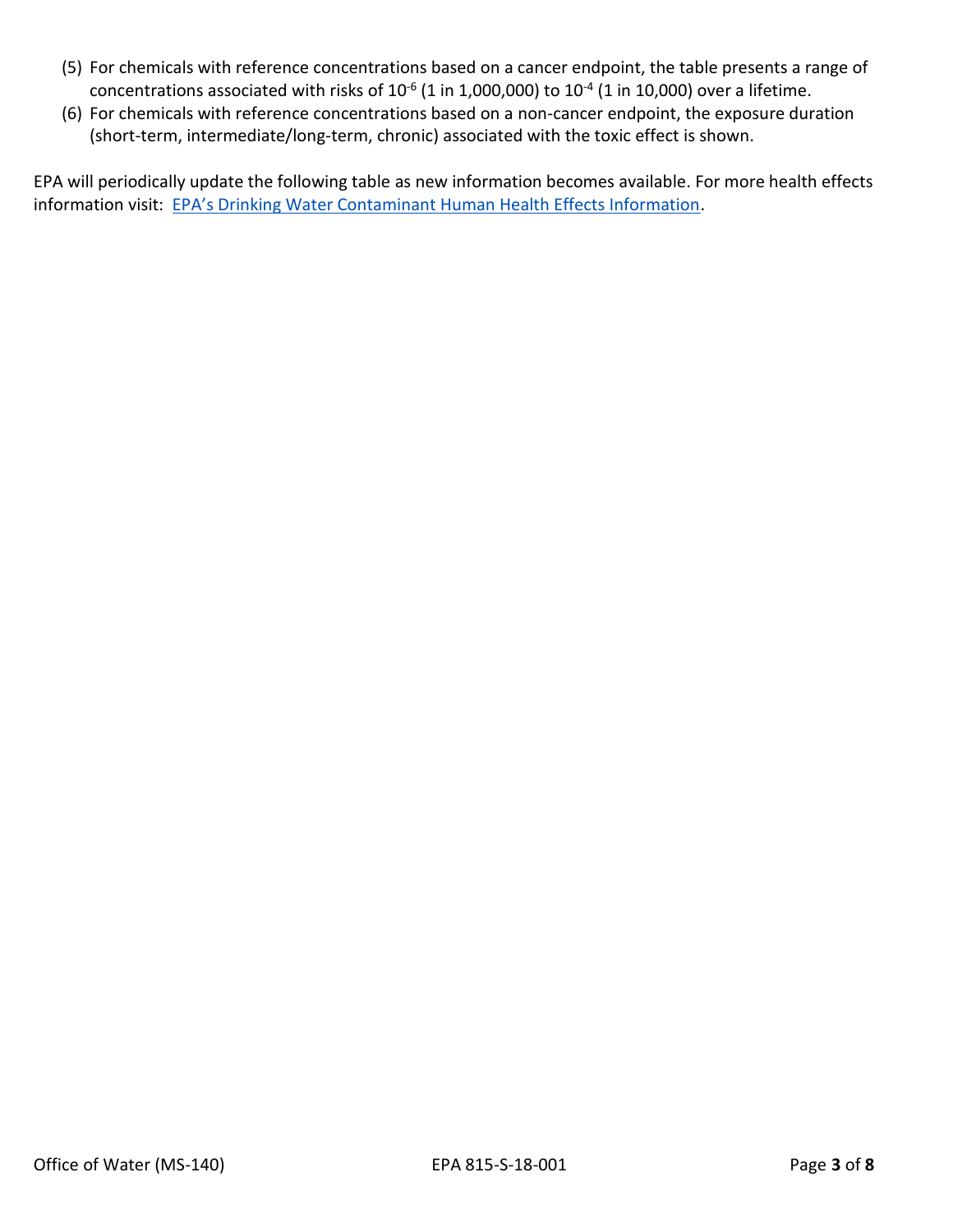### UCMR 4 Reference Concentrations

| <b>Contaminant</b>                             | <b>MRL</b><br>$(\mu g/L)$ | <b>Reference Concentration</b><br>$(\mu g/L)$ | <b>Reference Concentration</b><br>based on a Cancer Endpoint<br>(Y/N) | <b>EPA Reference(s)</b>                                                             |
|------------------------------------------------|---------------------------|-----------------------------------------------|-----------------------------------------------------------------------|-------------------------------------------------------------------------------------|
| Germanium <sup>1</sup>                         | 0.3                       | <b>NA</b>                                     |                                                                       |                                                                                     |
| Manganese <sup>2</sup>                         | 0.4                       | 300                                           | N<br>[chronic and short -term<br>exposure (10-day infants)]           | <b>Health Advisory for Manganese</b>                                                |
| Alpha-<br>hexachlorocyclohexane <sup>3,4</sup> | 0.01                      | 0.006 to 0.6                                  |                                                                       | <b>CCL 4 Contaminant Information Sheets</b>                                         |
| Chlorpyrifos <sup>5</sup>                      | 0.03                      |                                               | N<br>(chronic exposure)                                               | 2018 Edition of the Drinking Water Standards and<br><b>Health Advisories Tables</b> |
| Dimethipin <sup>6</sup>                        | 0.2                       | 140                                           | N<br>(chronic exposure)                                               | Human Health Benchmarks for Pesticides (HHBPs)                                      |
| Ethoprop <sup>4,7</sup>                        | 0.03                      | 1.14 to 114                                   | $\checkmark$                                                          | Human Health Benchmarks for Pesticides (HHBPs)                                      |
| Oxyfluorfen <sup>8</sup>                       | 0.05                      | 200                                           | N<br>(chronic exposure)                                               | Human Health Benchmarks for Pesticides (HHBPs)                                      |

 $\overline{a}$ 

<sup>&</sup>lt;sup>1</sup> The CCL 4 Contaminant Information Sheet provides a concentration for this contaminant, but it is based on a single study. Therefore, no reference concentration is provided for UCMR 4.

<sup>&</sup>lt;sup>2</sup> Mn also has a non-mandatory [secondary drinking water standard](https://www.epa.gov/dwstandardsregulations/secondary-drinking-water-standards-guidance-nuisance-chemicals) based on aesthetic factors (taste and color) and staining (plumbing fixtures and laundry).

 $3$  10<sup>-6</sup> cancer risk < MRL < 10<sup>-4</sup> cancer risk. The MRL was established based on the capability of the analytical method.

<sup>&</sup>lt;sup>4</sup> Reference concentration range based on cancer risk of  $10^{-6}$  to  $10^{-4}$ .

<sup>&</sup>lt;sup>5</sup> The Office of Pesticide Programs (OPP) Reregistration Eligibility Decision, 2006 is the basis for the health advisory. Additional OPP health effects information and information on subsequent regulatory actions by the pesticides program is available for [chlorpyrifos.](https://iaspub.epa.gov/apex/pesticides/f?p=CHEMICALSEARCH:31:::NO:1,3,31,7,12,25:P3_XCHEMICAL_ID:1822)

<sup>&</sup>lt;sup>6</sup> Dimethipin does not currently have any actively registered pesticide products and is not scheduled for review under the registration review program, per the Agency's October 2015 [Notice](https://www.federalregister.gov/documents/2015/10/02/2015-25167/registration-review-conventional-biopesticide-and-antimicrobial-pesticide-dockets-opened-for-review); dimethipin is no longer a registered pesticide under EPA's program.

<sup>7</sup> Additional OPP health effects information is available for [ethoprop.](https://www.regulations.gov/document?D=EPA-HQ-OPP-2008-0560-0028)

<sup>8</sup> Since oxyfluorfen is classified as Group C (*possible* human carcinogen), and not as Group A (human carcinogen) or Group B (probable human carcinogen), the reference concentration is based on the non-cancer value.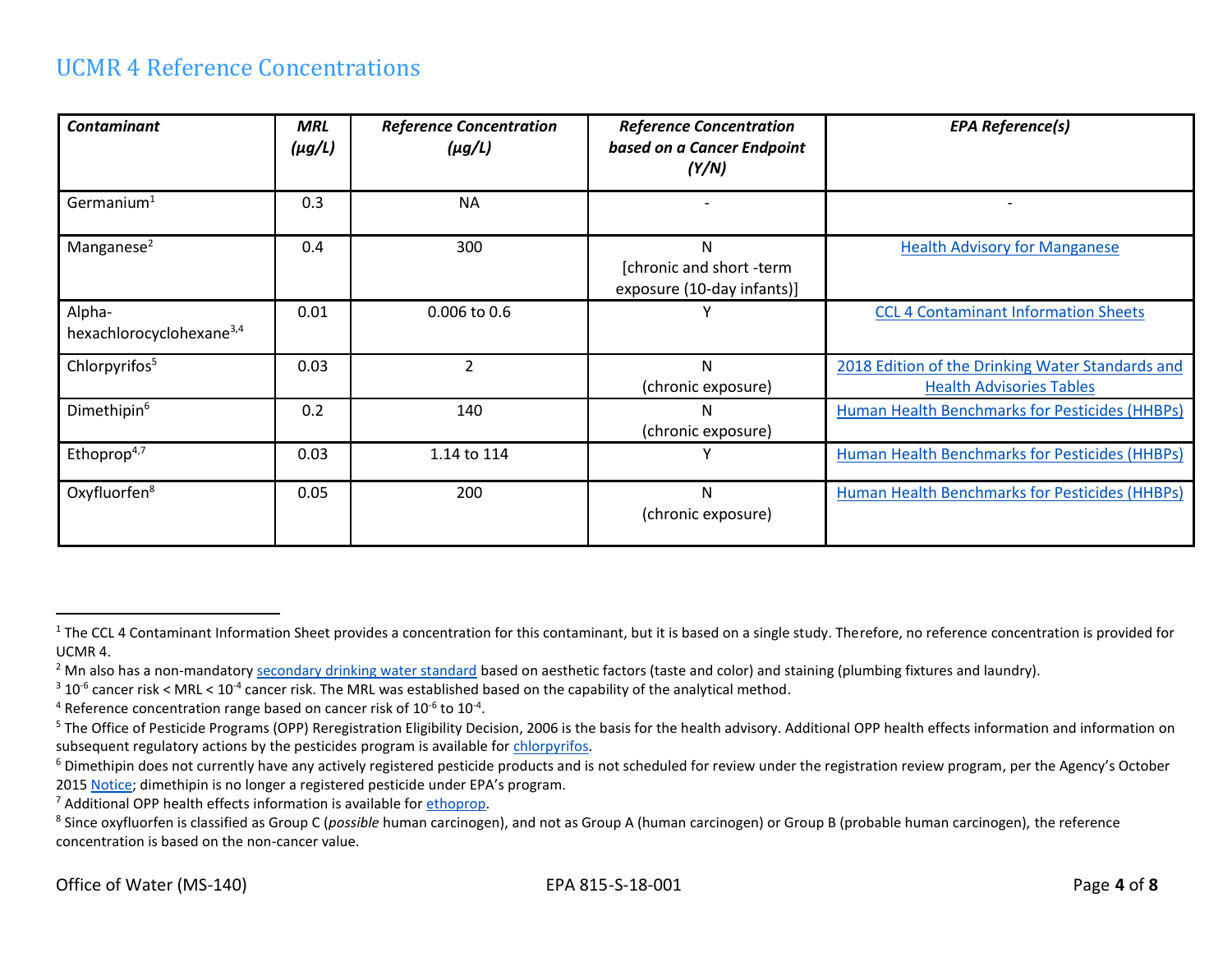| <b>Contaminant</b>                             | <b>MRL</b><br>$(\mu g/L)$ | <b>Reference Concentration</b><br>$(\mu g/L)$                                            | <b>Reference Concentration</b><br>based on a Cancer Endpoint<br>(Y/N) | <b>EPA Reference(s)</b>                                                 |
|------------------------------------------------|---------------------------|------------------------------------------------------------------------------------------|-----------------------------------------------------------------------|-------------------------------------------------------------------------|
| Profenofos <sup>9</sup>                        | 0.3                       | 0.3                                                                                      | N<br>(chronic exposure)                                               | Human Health Benchmarks for Pesticides (HHBPs)                          |
| Tebuconazole                                   | 0.2                       | 190                                                                                      | N<br>[chronic and short-term<br>exposure (1-day children)]            | Human Health Benchmarks for Pesticides (HHBPs)                          |
| Total permethrin <sup>4, 10</sup>              | 0.04                      | 3.344 to 334.4                                                                           |                                                                       | <b>Human Health Benchmarks for Pesticides (HHBPs)</b>                   |
| Tribufos <sup>11</sup>                         | 0.07                      | 0.6                                                                                      | N<br>(chronic exposure)                                               | Human Health Benchmarks for Pesticides (HHBPs)                          |
| Butylated hydroxyanisole <sup>1</sup>          | 0.03                      | <b>NA</b>                                                                                |                                                                       |                                                                         |
| o-toluidine <sup>1,12</sup>                    | 0.007                     | <b>NA</b>                                                                                |                                                                       |                                                                         |
| Quinoline <sup>3,4</sup>                       | 0.02                      | $0.01$ to $1$                                                                            | Y                                                                     | <b>CCL 4 Contaminant Information Sheets</b>                             |
| 1-butanol                                      | 2.0                       | 700                                                                                      | N<br>(chronic exposure)                                               | <b>CCL 4 Contaminant Information Sheets</b>                             |
| 2-methoxyethanol <sup>1,12</sup>               | 0.4                       | <b>NA</b>                                                                                |                                                                       |                                                                         |
| 2-propen-1-ol <sup>12</sup><br>(allyl alcohol) | 0.5                       | 35                                                                                       | N<br>(chronic exposure)                                               | <b>CCL 4 Contaminant Information Sheets</b>                             |
| "Total microcystins" 13,14                     | 0.3                       | 0.3 (bottle-fed infants and<br>young children); 1.6 (school-<br>age children and adults) | N<br>[Short-term exposure (10-day)]                                   | <b>Health Advisory and Supporting Documentation</b><br>for Microcystins |
| Microcystin-LA <sup>14</sup>                   | 0.008                     | 0.3 (bottle-fed infants and<br>young children); 1.6 (school-<br>age children and adults) | N<br>[Short-term exposure (10-day)]                                   | <b>Health Advisory and Supporting Documentation</b><br>for Microcystins |

<sup>&</sup>lt;sup>9</sup> Profenofos is undergoing voluntary cancellation; see the Agency's April 2017 [Notice](https://www.gpo.gov/fdsys/pkg/FR-2017-04-10/pdf/2017-07133.pdf) for the cancellation order and see the Agency's April 2017 [final decision/case closure.](https://www.regulations.gov/document?D=EPA-HQ-OPP-2008-0345-0059) Additional OPP health effects information is available fo[r profenofos.](https://www.regulations.gov/document?D=EPA-HQ-OPP-2008-0345-0024)

 $\overline{a}$ 

<sup>&</sup>lt;sup>10</sup> Additional OPP health effects information is available for [total permethrin.](https://www.regulations.gov/document?D=EPA-HQ-OPP-2011-0039-0088)

<sup>&</sup>lt;sup>11</sup> Additional OPP health effects information is available for [tribufos.](https://www.regulations.gov/document?D=EPA-HQ-OPP-2008-0883-0011)

<sup>&</sup>lt;sup>12</sup> The support document for EPA's [Provisional Peer Reviewed Toxicity Values \(PPRTV\)](https://hhpprtv.ornl.gov/quickview/pprtv_papers.php) for superfund includes health effects information for this contaminant that is more recent than that used in the development of the CCL 4 Contaminant Information Sheets.

<sup>&</sup>lt;sup>13</sup> The term "Total microcystins" is used in UCMR 4 to represent the results of EPA Method 546. The method uses ELISA to detect the Adda amino acid side chain, which is common to microcystin and nodularin congeners.

Office of Water (MS-140) EPA 815-S-18-001 Page **5** of **8** <sup>14</sup> [EPA's Cyanotoxins](https://www.epa.gov/ground-water-and-drinking-water/cyanotoxins-drinking-water) in Drinking Water website includes "Recommendations for Public Water Systems to Manage Cyanotoxins in Drinking Water," additional tools and resources.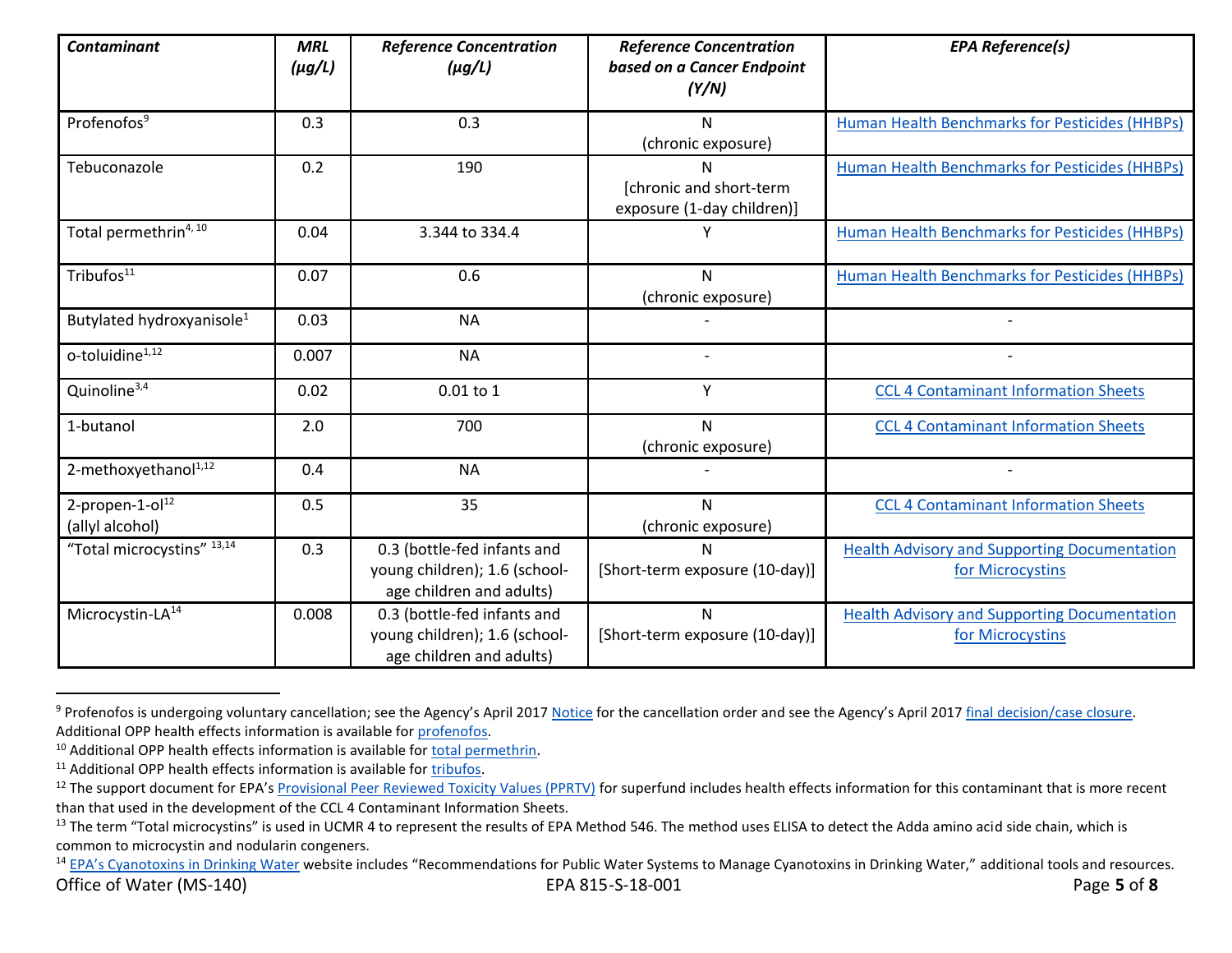| <b>Contaminant</b>               | <b>MRL</b><br>$(\mu g/L)$ | <b>Reference Concentration</b><br>$(\mu g/L)$                                            | <b>Reference Concentration</b><br>based on a Cancer Endpoint<br>(Y/N) | <b>EPA Reference(s)</b>                                                       |
|----------------------------------|---------------------------|------------------------------------------------------------------------------------------|-----------------------------------------------------------------------|-------------------------------------------------------------------------------|
| Microcystin-LF <sup>14</sup>     | 0.006                     | 0.3 (bottle-fed infants and<br>young children); 1.6 (school-<br>age children and adults) | N<br>[Short-term exposure (10-day)]                                   | <b>Health Advisory and Supporting Documentation</b><br>for Microcystins       |
| Microcystin-LR <sup>14</sup>     | 0.02                      | 0.3 (bottle-fed infants and<br>young children); 1.6 (school-<br>age children and adults) | $\mathsf{N}$<br>[Short-term exposure (10-day)]                        | <b>Health Advisory and Supporting Documentation</b><br>for Microcystins       |
| Microcystin-LY <sup>14</sup>     | 0.009                     | 0.3 (bottle-fed infants and<br>young children); 1.6 (school-<br>age children and adults) | N<br>[Short-term exposure (10-day)]                                   | <b>Health Advisory and Supporting Documentation</b><br>for Microcystins       |
| Microcystin-RR <sup>14</sup>     | 0.006                     | 0.3 (bottle-fed infants and<br>young children); 1.6 (school-<br>age children and adults) | N<br>[Short-term exposure (10-day)]                                   | <b>Health Advisory and Supporting Documentation</b><br>for Microcystins       |
| Microcystin-YR <sup>14</sup>     | 0.02                      | 0.3 (bottle-fed infants and<br>young children); 1.6 (school-<br>age children and adults) | N<br>[Short-term exposure (10-day)]                                   | <b>Health Advisory and Supporting Documentation</b><br>for Microcystins       |
| Nodularin-R <sup>14</sup>        | 0.005                     | <b>NA</b>                                                                                |                                                                       |                                                                               |
| Anatoxin-a <sup>14,15</sup>      | 0.03                      | <b>NA</b>                                                                                |                                                                       |                                                                               |
| Cylindrospermopsin <sup>14</sup> | 0.09                      | 0.7 (bottle-fed infants and<br>young children); 3 (school-age<br>children and adults)    | N<br>[Short-term exposure (10-day)]                                   | <b>Health Advisory and Supporting Documentation</b><br>for Cylindrospermopsin |
| HAAS <sup>16</sup>               |                           | 60                                                                                       | Y/N<br>(chronic exposure)                                             | The MCL for the National Primary Drinking Water<br>Regulation                 |
| HAAGBr <sup>17</sup>             | $\overline{\phantom{a}}$  | <b>NA</b>                                                                                |                                                                       |                                                                               |
| $HAA9^{18}$                      |                           | <b>NA</b>                                                                                |                                                                       |                                                                               |

 $\overline{a}$ 

<sup>&</sup>lt;sup>15</sup> The [Health Effects Support Document for Anatoxin-a](https://www.epa.gov/ground-water-and-drinking-water/drinking-water-health-advisory-documents-cyanobacterial-toxins) concluded that the data from the oral toxicity studies evaluated contained too few dose levels and study endpoints to derive a reference dose (RfD).

<sup>&</sup>lt;sup>16</sup> Since HAA5 is regulated, EPA is using a different authority (Section 1445(a)(1)(A) of SDWA) as the basis for UCMR 4 monitoring. The MCL was based on a consideration of cancer and non-cancer effects. HAA5 = Dibromoacetic Acid, Dichloroacetic Acid, Monobromoacetic Acid, Monochloroacetic Acid, and Trichloroacetic Acid.

<sup>&</sup>lt;sup>17</sup> HAA6Br = Bromochloroacetic Acid, Bromodichloroacetic Acid, Dibromoacetic Acid, Dibromochloroacetic Acid, Monobromoacetic Acid, and Tribromoacetic Acid.

<sup>&</sup>lt;sup>18</sup> HAA9 = Bromochloroacetic Acid, Bromodichloroacetic Acid, Chlorodibromoacetic Acid, Dibromoacetic Acid, Dichloroacetic Acid, Monobromoacetic Acid, Monochloroacetic Acid, Tribromoacetic Acid, and Trichloroacetic Acid.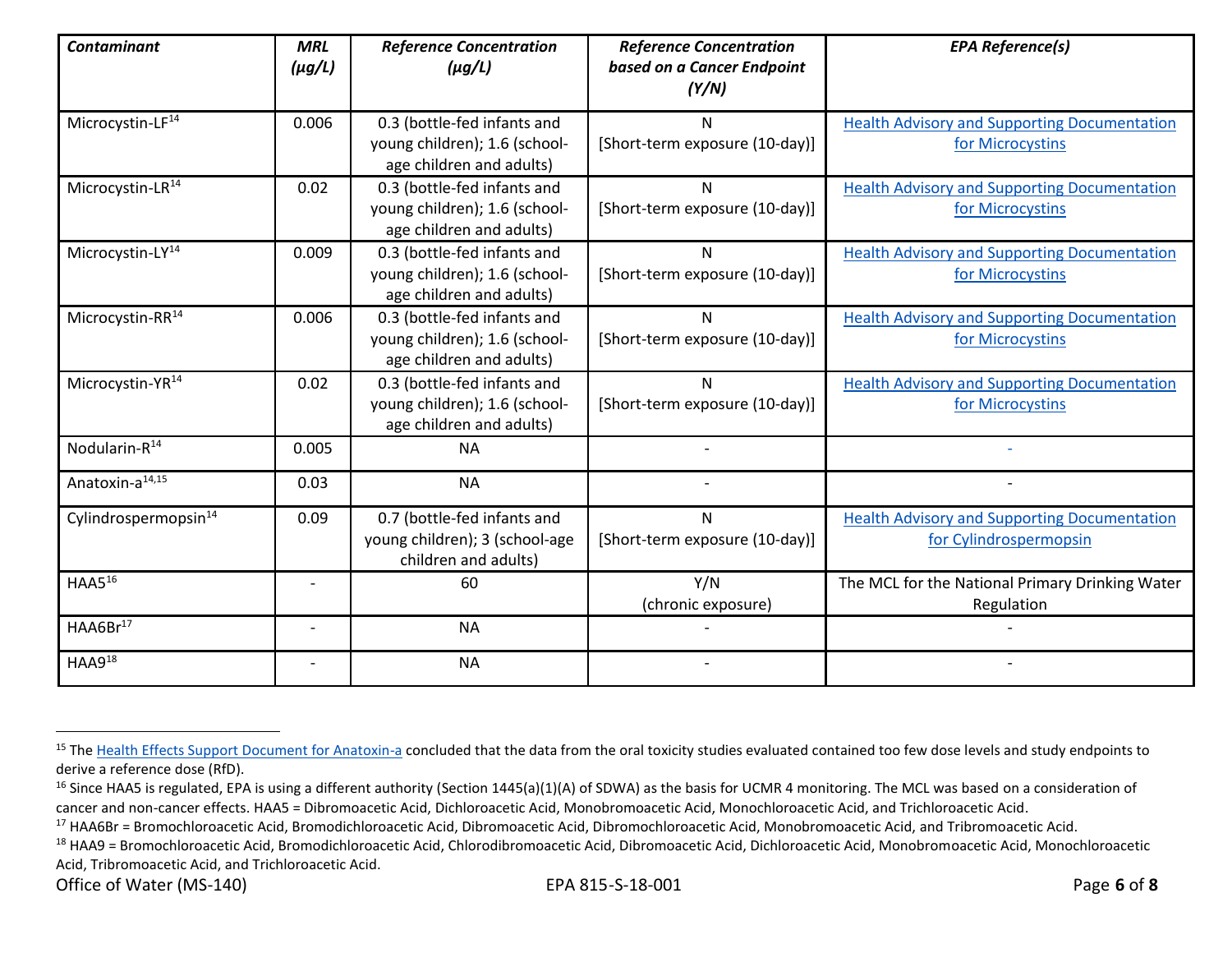#### Terms

- a) UCMR Reference Concentration = The reference concentrations are based on publicly-available health information found in the following EPA resources: 2018 Edition of the Drinking Water Standards and Health Advisories Tables [i.e., Health advisories (HA)], the CCL 4 Contaminant Information Sheets [i.e., Health Reference Levels (HRLs)], and the Human Health Benchmark for Pesticides (i.e., HHBPs). The primary sources of the health information used to derive the guideline values in the resources referenced above are peer reviewed assessments from EPA or other governmental agencies. The reference concentrations are subject to change as new health assessments are completed. Reference Concentrations are not legally enforceable federal standards.
- b) MRL = UCMR Minimum Reporting Level. The minimum concentration that may be reported by a laboratory as a quantified value for a method analyte following analysis. The MRLs were established based on the capability of the analytical method, not based on a level established as "significant" or "harmful." *[Note that the Agency for Toxic Substances & Disease Registry (ATSDR) uses the term "MRL" for a different purpose (i.e., to describe "Minimal Risk Levels"). The UCMR term and the ATSDR term have no relationship to each other.]*
- c) HRL = Health Reference Levels. The CCL process derives HRLs for screening purposes using available data. The CCL HRLs derived from health assessments can be used in the Regulatory Determination process as risk-derived concentrations against which to evaluate the occurrence data to determine if contaminants may occur at levels of public health concern. HRLs are not final determinations about the level of a contaminant in drinking water that is necessary to protect any particular population and, in some cases, are derived prior to development of a complete exposure assessment using the best available data. HRLs are not legally enforceable federal standards.
- d) HA = Health Advisories. HAs provide information on contaminants that can cause human health effects and are known or anticipated to occur in drinking water. EPA's health advisories are non-enforceable and non-regulatory and provide technical information to State agencies and other public health officials on health effects, analytical methodologies, and treatment technologies to assist with risk management decisions.
- e) HHBP = Human Health Benchmarks for Pesticides. EPA has developed HHBPs for informational purposes for use by States, water systems and the public to assist with risk management decisions and to prioritize monitoring efforts for pesticides that have no drinking water standards or health advisories. All benchmarks for the contaminants on UCMR 4 were calculated with updated exposure assumptions [body weight (80 kg) and drinking water intake (2.5 L/day)]. The HHBPs are not legally enforceable federal standards.
- f) MCL = Maximum Contaminant Level. The highest level of a contaminant allowed in drinking water. MCLs are enforceable standards.
- g) Cancer Risk of 10<sup>-6</sup> to 10<sup>-4</sup> (chronic exposure) = The concentration of a contaminant in drinking water corresponding to an excess estimated lifetime cancer risk of one-in-a-million (1x 10<sup>-6</sup>) to one-in-ten-thousand (1 x 10<sup>-4</sup>). The 2018 Edition of the Drinking Water Standards and Health Advisories Tables provide the cancer risk at 1 x 10<sup>-4</sup>. The CCL 4 Contaminant Information Sheets provide the cancer risk at  $1x$   $10^{-6}$ . The Human Health Benchmarks for Pesticides provide a risk range (10<sup>-6</sup> to 10<sup>-4</sup>). Cancer risk is derived using drinking water exposure assumptions, risk level and a cancer slope factor (CSF), a toxicity value for evaluating the probability of an individual developing cancer from exposure to a certain level of a contaminant over a lifetime. Generally, when evaluating risk for health endpoints associated with chronic exposures, averages from multiple measurements (potentially spanning a period of time) are more representative of a lifetime risk than results from a single measurement.
- h) Non-cancer (short-term exposure) = Based on a dose, "an estimate (with uncertainty spanning perhaps an order of magnitude) of a daily oral exposure to the human population (including sensitive subgroups) that is likely to be without an appreciable risk of non-cancer effects after short-term exposure." Short-term exposure typically refers to animal toxicological studies with an exposure duration of days to weeks. One-day is protective for up to 1 day of exposure, and is typically based on an animal study with a duration of 7 days or less. Ten-day is protective for up to 10 days of exposure, and is typically based on an animal study with a duration of 7 to 30 days. Generally, when communicating risk for health endpoints associated with short-term exposures, a single detection is more relevant.
- i) Non-cancer (chronic exposure) = Based on a reference dose (RfD), "an estimate (with uncertainty spanning perhaps an order of magnitude) of a daily oral exposure to the human population (including sensitive subgroups) that is likely to be without an appreciable risk of non-cancer effects following long-term exposure. Chronic exposure typically refers to animal toxicological studies with an exposure duration of months to years; representing a lifetime exposure in humans. Generally, when evaluating risk for health endpoints associated with chronic exposures,